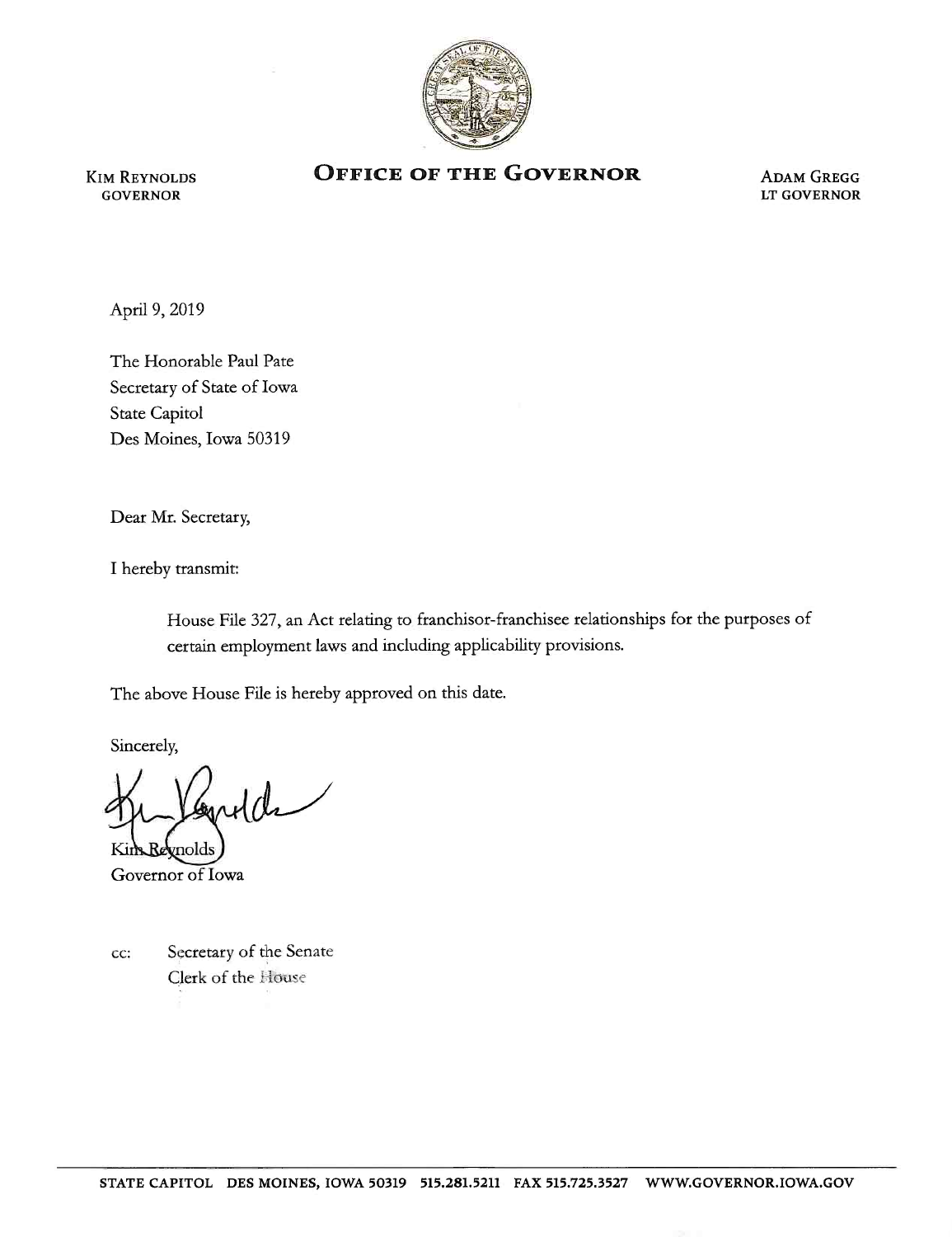

House File 327

## AN ACT

RELATING TO FRANCHISOR-FRANCHISEE RELATIONSHIPS FOR THE PURPOSES OF CERTAIN EMPLOYMENT LAWS AND INCLUDING APPLICABILITY PROVISIONS.

BE IT ENACTED BY THE GENERAL ASSEMBLY OF THE STATE OF IOWA:

Section 1. NEW SECTION. 85.55 Franchisor-franchisee relationship.

1. For purposes of this section, franchisee and franchisor mean the same as defined in section 523H.l.

2. For purposes of this chapter and chapters 86 and 87, <sup>a</sup>franchisor shall not be considered to be an employer of <sup>a</sup> franchisee or of an employee of a franchisee unless any of the following conditions apply:

*a.* The franchisor has agreed in writing to be considered to be the employer of the franchisee or of the employees of the franchisee.

*b.* The franchisor has been found by the workers' compensation commissioner to have exercised a type or degree of control over the franchisee or the franchisee's employees that is not customarily exercised by a franchisor for the purpose of protecting the franchisor's trademarks and brand.

Sec. 2. NEW SECTION. 91A.15 Franchisor-franchisee relationship.

1. For purposes of this section, franchisee and franchisor mean the same as defined in section 523H.l.

2. For purposes of this chapter, a franchisor shall not be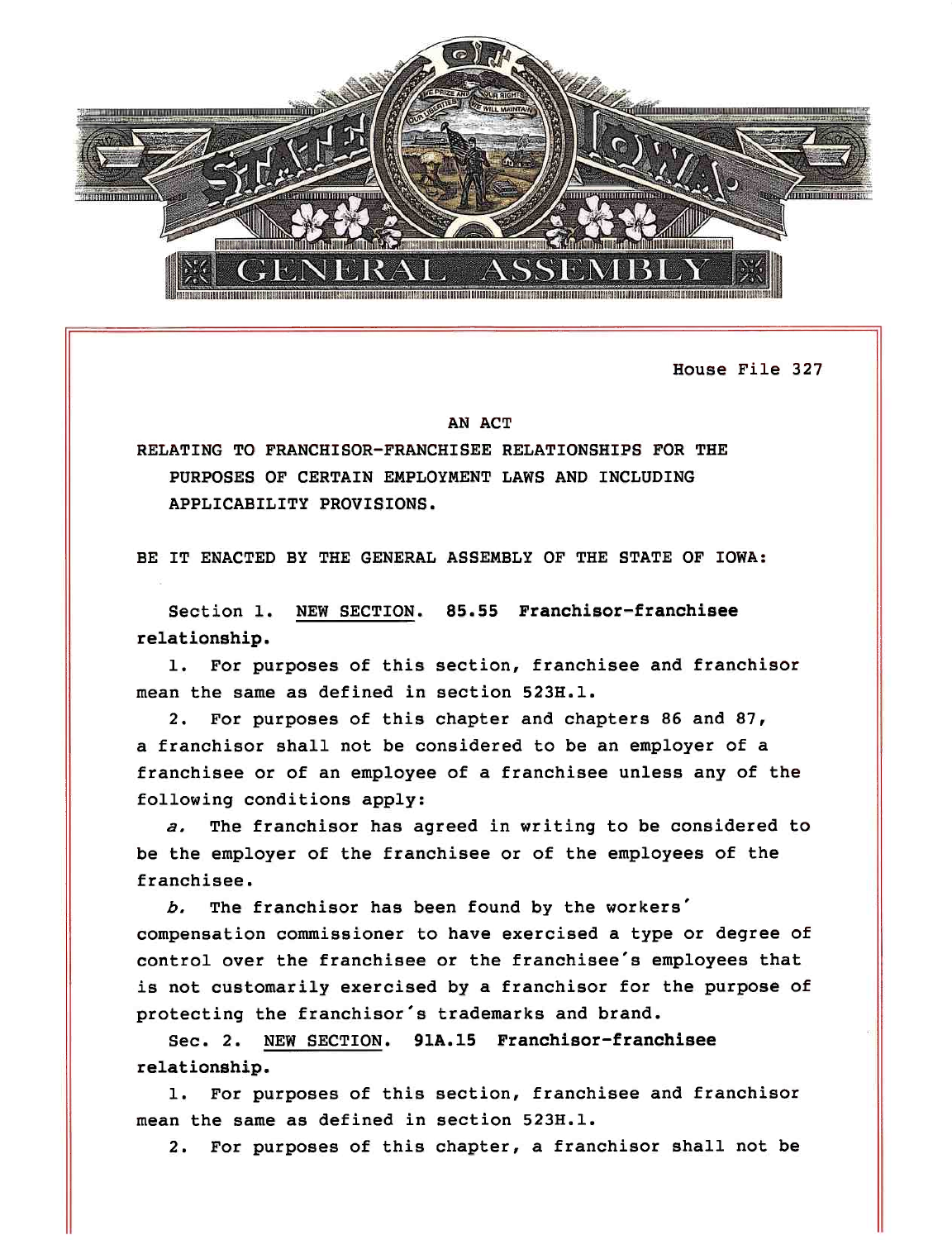House File  $327$ , p. 2

considered to be an employer of a franchisee or of an employee of a franchisee unless any of the following conditions apply:

*a.* The franchisor has agreed in writing to be considered to be the employer of the franchisee or of the employees of the franchisee.

*b.* The franchisor has been found by the commissioner to have exercised a type or degree of control over the franchisee or the franchisee's employees that is not customarily exercised by a franchisor for the purpose of protecting the franchisor's trademarks and brand.

Sec. 3. Section 91D.l, Code 2019, is amended by adding the following new subsection:

NEW SUBSECTION. 2A. *a.* For purposes of this subsection, franchisee and franchisor mean the same as defined in section 523H.l.

*b.* For purposes of this chapter, a franchisor shall not be considered to be an employer of a franchisee or of an employee of a franchisee unless any of the following conditions apply:

(1) The franchisor has agreed in writing to be considered to be the employer of the franchisee or of the employees of the franchisee.

(2) The franchisor has been found by the labor commissioner to have exercised a type or degree of control over the franchisee or the franchisee's employees that is not customarily exercised by a franchisor for the purpose of protecting the franchisor's trademarks and brand.

Sec. 4. NEW SECTION. **96.36 Franchisor-franchisee relationship.** 

1. For purposes of this section, franchisee and franchisor mean the same as defined in section 523H.l.

2. For purposes of this chapter, a franchisor shall not be considered to be an employer of a franchisee or of an employee of a franchisee unless any of the following conditions apply:

*a.* The franchisor has agreed in writing to be considered to be the employer of the franchisee or of the employees of the franchisee.

*b.* The franchisor has been found by the department to have exercised a type or degree of control over the franchisee or the franchisee's employees that is not customarily exercised